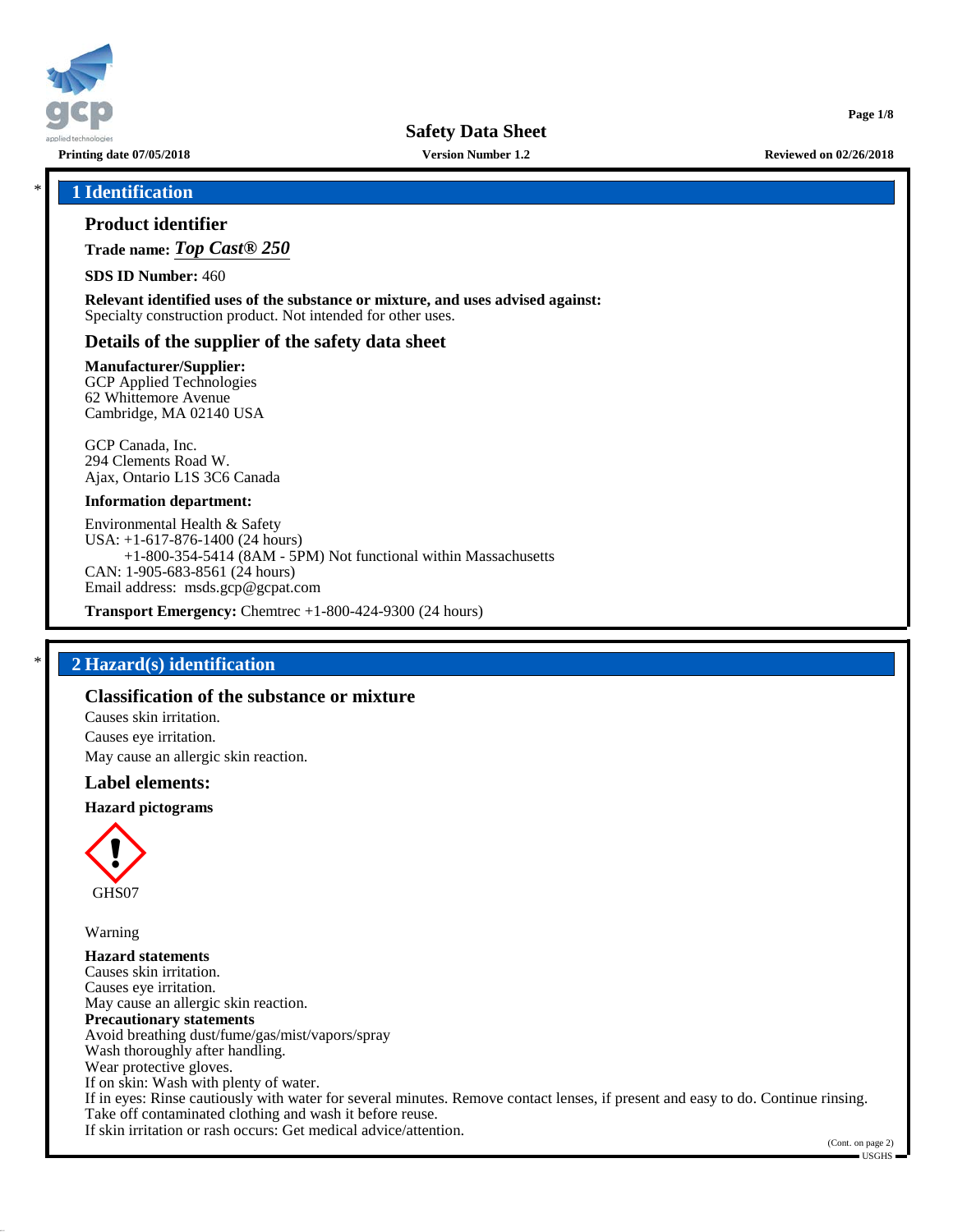# **Trade name:** *Top Cast® 250*

If eye irritation persists: Get medical advice/attention. Wash contaminated clothing before reuse. Dispose of contents/container in accordance with local/regional/national/international regulations. **NFPA ratings (scale 0 - 4)** 2 1  $\overline{0}$  $Health = 2$  $Fire = 1$ Reactivity  $= 0$ **HMIS-ratings (scale 0 - 4)**

**REACTIVITY** 0 2  $\Box$  $Health = 2$  $Flammability = 1$ Reactivity  $= 0$ 

# **Other hazards**

 HEALTH FIRE

**Results of PBT and vPvB assessment**

**PBT:** Not applicable. **vPvB:** Not applicable.

# \* **3 Composition/information on ingredients**

# **Chemical characterization: Mixture**

**Hazardous components:**

77-92-9 Citric acid 5-<7.5%

26172-55-4 5-chloro-2-methyl-2H-isothiazol-3-one 0-<0.1%

**Additional information:** Non-hazardous ingredients may be listed in Section 15; Right-To-Know disclosure.

# \* **4 First-aid measures**

### **Description of first aid measures**

**General information:** Get medical advice/attention if you feel unwell.

### **After inhalation:**

Supply fresh air. If required, provide artificial respiration. Keep patient warm. Consult doctor if symptoms persist.

#### **After skin contact:**

Immediately wash contaminated skin with soap or mild detergent and water. If this chemical soaks clothing, immediately remove clothing and wash skin.

### **After eye contact:**

Rinse opened eye for several minutes under running water.

Seek immediate medical advice.

### **After swallowing:**

Do not induce vomiting; immediately call for medical help.

Never give anything by mouth to an unconscious person.

### **Information for doctor:**

**Most important symptoms and effects, both acute and delayed** No further relevant information available.

**Indication of any immediate medical attention and special treatment needed** No further relevant information available.

 USGHS (Cont. on page 3)

(Cont. from page 1)

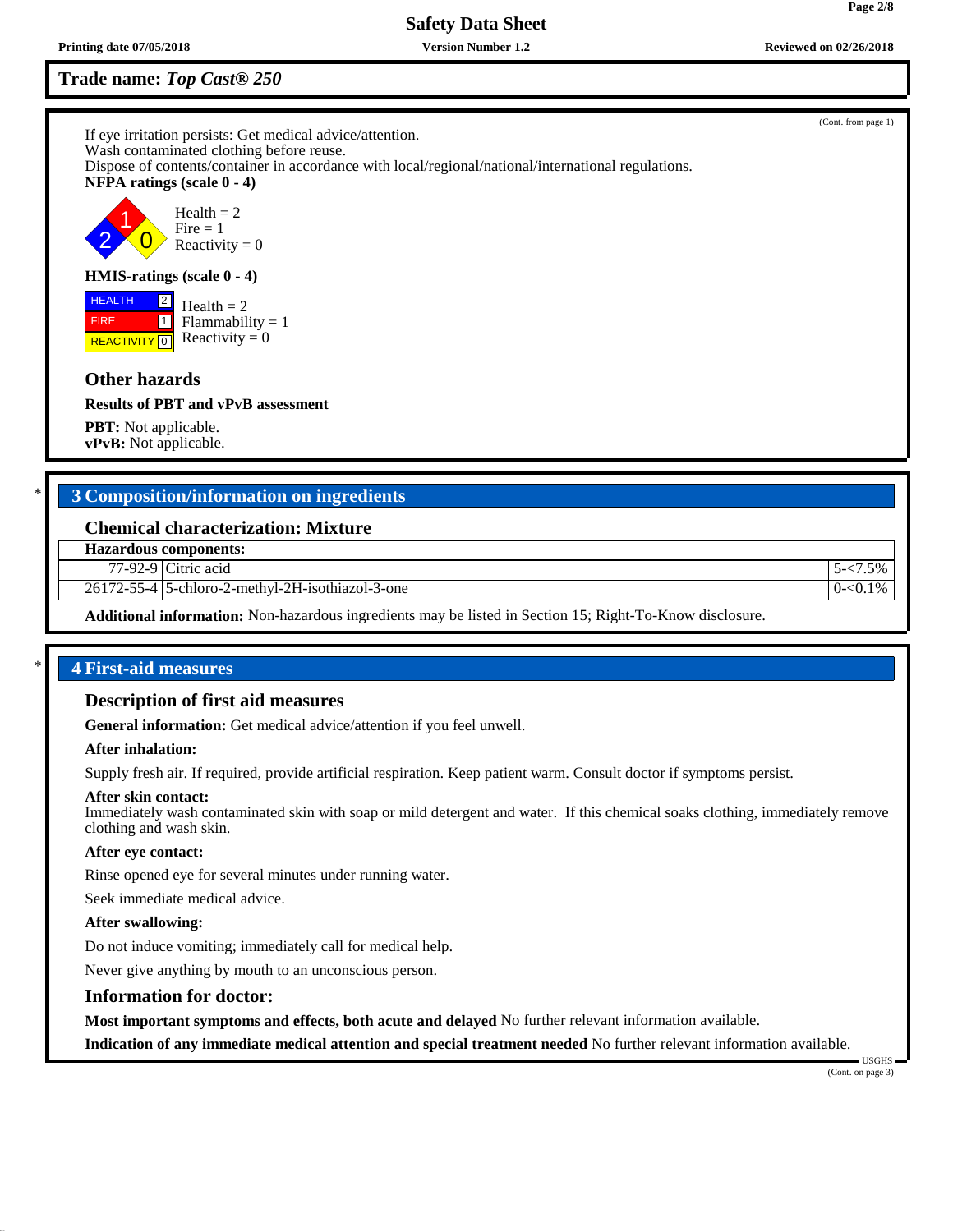**Trade name:** *Top Cast® 250*

#### (Cont. from page 2)

**Page 3/8**

# \* **5 Fire-fighting measures**

**Special hazards arising from the substance or mixture** No further relevant information available.

### **Advice for firefighters**

**Protective equipment:** Wear personal protective equipment.

**Additional information** Collect contaminated fire fighting water separately. It must not enter the sewage system.

# **6 Accidental release measures**

# **Personal precautions, protective equipment and emergency procedures**

Wear protective equipment. Keep unprotected persons away.

### **Methods and material for containment and cleaning up:**

Contain and/or absorb spill with inert material (i.e. sand, vermiculite) then place in a suitable container.

Sweep up spilled product into receptacles.

Dispose contaminated material as waste according to section 13 of the SDS.

# **Reference to other sections**

See Section 7 for information on safe handling.

See Section 8 for information on personal protection equipment.

See Section 13 for disposal information.

# \* **7 Handling and storage**

### **Handling:**

**Precautions for safe handling**

Open and handle receptacle with care.

Prevent formation of aerosols.

**Information about protection against explosions and fires:** No special measures required.

# **Conditions for safe storage, including any incompatibilities**

**Storage:**

**Information about storage in one common storage facility:** No special measures required.

**Further information about storage conditions:** Keep receptacle tightly sealed.

**Specific end use(s)** No further relevant information available.

# \* **8 Exposure controls/personal protection**

**Additional information about design of technical systems:** No further data; see item 7.

**Control parameters**

**Components with limit values that require monitoring at the workplace:** The product does not contain any relevant quantities of materials with critical values that have to be monitored at the workplace. **Additional information:** The lists that were valid during the creation were used as basis.

(Cont. on page 4)  $\blacksquare$  USGHS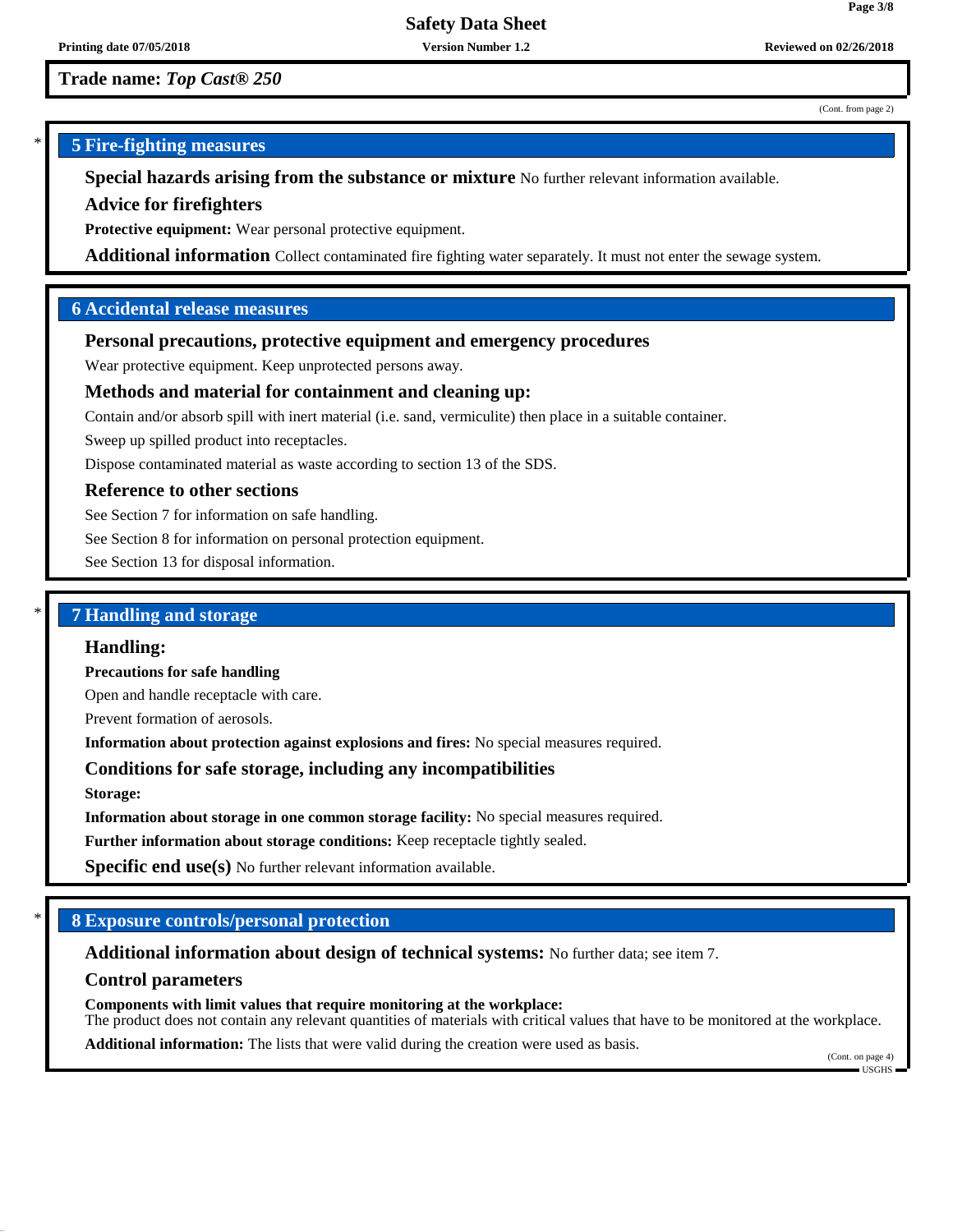# **Trade name:** *Top Cast® 250*

(Cont. from page 3)

**Page 4/8**

# **Exposure controls**

**Personal protective equipment:**

**General protective and hygienic measures:**

Avoid contact with the eyes and skin.

The usual precautionary measures for handling chemicals should be followed.

#### **Breathing equipment:**

Control exposure to ingredients with workplace control parameters if mentioned above. If no ingredients are listed, respiratory protection is generally not required.

If exposure limits are listed and may be exceeded, use approved respiratory protective equipment and filter type appropriate for the listed ingredients. (NIOSH, CEN, etc.).

**Protection of hands:** Gloves should be worn to prevent skin contact and should be impermeable and resistant to the product.

**Material of gloves** Gloves should be worn to prevent skin contact and should be impermeable and resistant to the product.

#### **Eye protection:**



Safety glasses with side shield protection.

Safety glasses with side shields should be worn to prevent contact due to splashing. Under high vapor mist concentrations, tightly sealed goggles should be worn.



A face shield should also be worn if there is potential exposure to splash or spray.

#### **Body protection:**

Protective work clothing

Use personal protective equipment as required.

Take off contaminated clothing.

# \* **9 Physical and chemical properties**

| Information on basic physical and chemical properties                                                                                      |                                                                                      |  |
|--------------------------------------------------------------------------------------------------------------------------------------------|--------------------------------------------------------------------------------------|--|
| <b>General Information</b><br>Appearance:                                                                                                  |                                                                                      |  |
| Form:                                                                                                                                      | Liquid                                                                               |  |
| Color:                                                                                                                                     | According to product specification                                                   |  |
| Odor:                                                                                                                                      | Characteristic                                                                       |  |
| <b>Odor threshold:</b>                                                                                                                     | Not determined.                                                                      |  |
| pH-value $(\sim)$ at 20 °C (68 °F):                                                                                                        | 4                                                                                    |  |
| <b>Change in condition</b><br><b>Melting point/Melting range:</b><br><b>Boiling point/Boiling range:</b><br><b>Flash point:</b><br>Method: | Undetermined.<br>100 °C (212 °F)<br>101 °C (213.8 °F)<br>(estimated) Aqueous system. |  |
| <b>Flammability (solid, gaseous):</b>                                                                                                      | Not applicable.                                                                      |  |
| <b>Ignition temperature:</b>                                                                                                               | 400 °C (752 °F)                                                                      |  |
| <b>Decomposition temperature:</b><br>Auto igniting:                                                                                        | Not determined.<br>Product is not self-igniting.                                     |  |
|                                                                                                                                            | (Cont. on page 5)<br>$-$ USGHS $-$                                                   |  |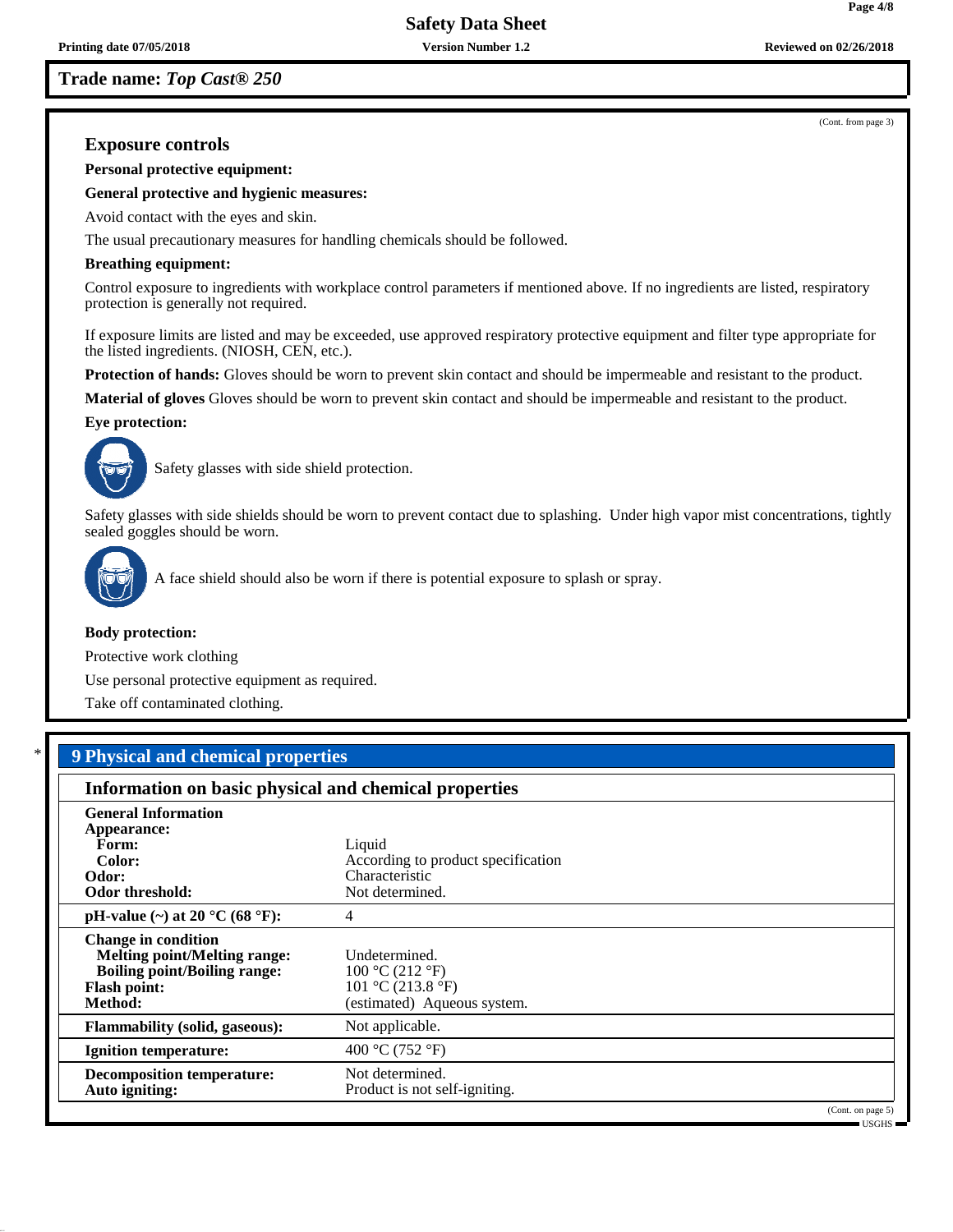# **Trade name:** *Top Cast® 250*

|                                                          |                                               | (Cont. from page 4) |
|----------------------------------------------------------|-----------------------------------------------|---------------------|
| Danger of explosion:                                     | Product does not present an explosion hazard. |                     |
| <b>Explosion limits:</b>                                 |                                               |                     |
| Lower:                                                   | Not determined.                               |                     |
| <b>Upper:</b>                                            | Not determined.                               |                     |
| Vapor pressure:                                          | Not determined.                               |                     |
| Density: (~) at 20 °C (68 °F)                            | $1.2$ g/cm <sup>3</sup> (10 lbs/gal)          |                     |
| <b>Relative density</b>                                  | Not determined.                               |                     |
| Vapor density                                            | Not determined.                               |                     |
| <b>Evaporation rate</b>                                  | Not determined.                               |                     |
| Solubility in / Miscibility with                         |                                               |                     |
| Water:                                                   | Fully miscible.                               |                     |
| Partition coefficient (n-octanol/water): Not determined. |                                               |                     |
| <b>Viscosity:</b>                                        |                                               |                     |
| Dynamic:                                                 | Not determined.                               |                     |
| Kinematic:                                               | Not determined.                               |                     |
| Molecular weight                                         | Not applicable.                               |                     |
| <b>Other information</b>                                 | No further relevant information available.    |                     |

# **10 Stability and reactivity**

**Reactivity** Stable under normal conditions.

**Chemical stability**

**Thermal decomposition:** No decomposition if used according to specifications.

**Possibility of hazardous reactions** No dangerous reactions known.

**Conditions to avoid** No further relevant information available.

**Incompatible materials:** No further relevant information available.

**Hazardous decomposition products:** Carbon monoxide and carbon dioxide

**Additional information:** See section 7 for information on handling, storage and conditions to be avoided.

# \* **11 Toxicological information**

# **Information on toxicological effects**

**Acute toxicity:**

**LD/LC50 values relevant for classification:**

**77-92-9 Citric acid** Dermal LD50 6,730 mg/kg (rat)

**Primary irritant effect:**

**on the skin:** Causes skin irritation.

**on the eye:** Causes serious eye irritation.

**inhalation:** No irritating effect expected

**Sensitization:** May cause an allergic skin reaction.

(Cont. on page 6) USGHS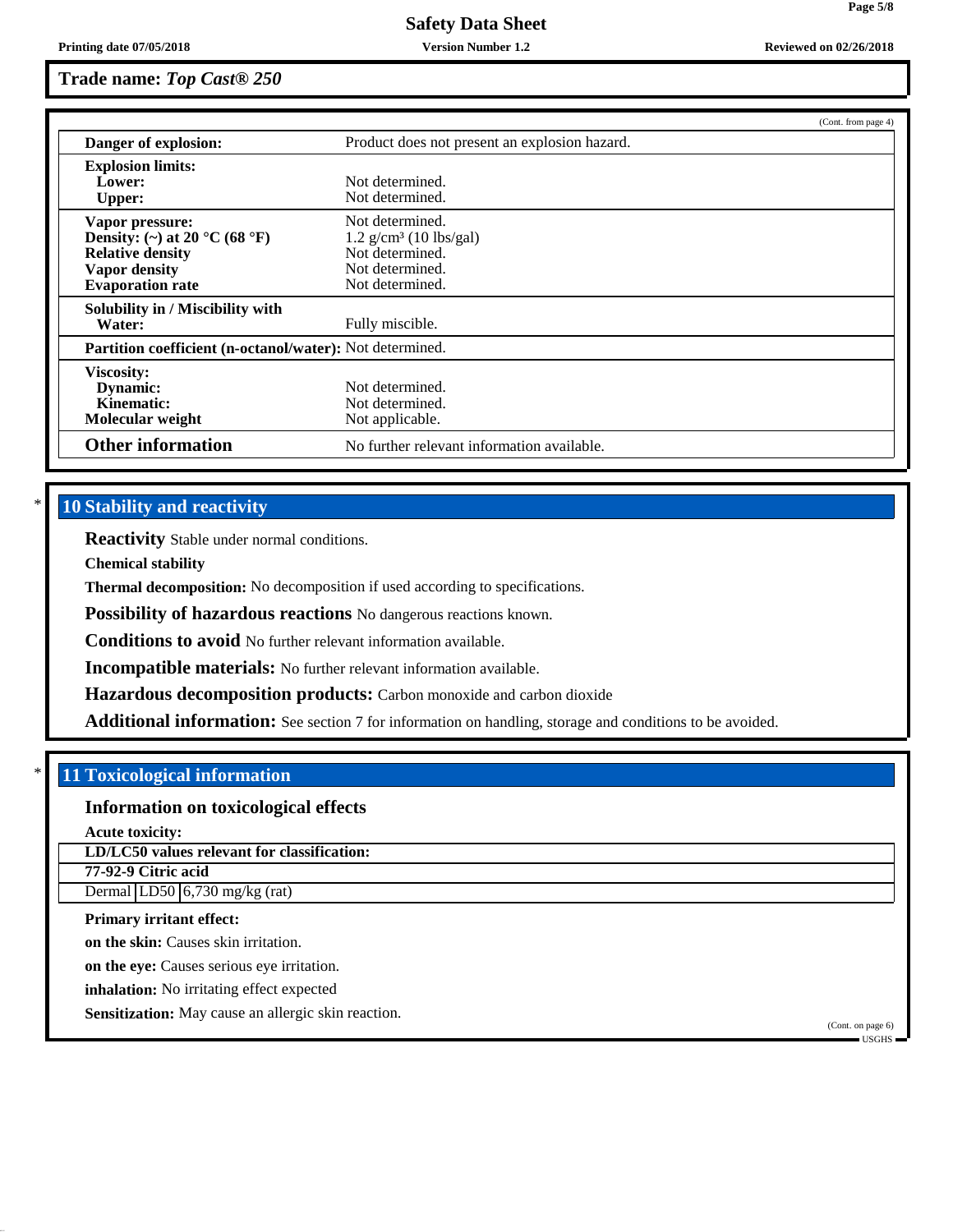**Trade name:** *Top Cast® 250*

(Cont. from page 5)

**Page 6/8**

**Additional toxicological information:**

#### **Carcinogenic categories**

**IARC (International Agency for Research on Cancer) Human Carcinogenicity:**

**Group 1- Positive, Group 2A- Probable, Group 2B- Possible, Group 3- Not Classifiable**

13463-67-7 Titanium dioxide 2B

7631-86-9 Silicon dioxide, amorphous, chemically prepared 3

**NTP (National Toxicology Program)**

**K–Known to be carcinogenic, R–May reasonably be anticipated to be carcinogenic**

None of the ingredients is listed.

**OSHA-Ca (Occupational Safety & Health Administration)**

None of the ingredients is listed.

# **12 Ecological information**

### **Toxicity**

**Aquatic toxicity:** No further relevant information available.

**Persistence and degradability** No further relevant information available.

**Behavior in environmental systems:**

**Bioaccumulative potential** No further relevant information available.

**Mobility in soil** No further relevant information available.

**Additional ecological information:**

**General notes:** Do not allow undiluted product or large quantities of it to reach ground water, water course or sewage system.

### **Results of PBT and vPvB assessment**

**PBT:** Not applicable. **vPvB:** Not applicable.

**Other adverse effects** No further relevant information available.

# **13 Disposal considerations**

### **Disposal methods:**

Consult all regulations (federal, state, provincial, local) or a qualified waste disposal firm when characterizing product for disposal. Dispose of waste in accordance with all applicable regulations.

### **Recommendation:**



Must not be disposed of together with household garbage. Do not allow product to reach sewage system.

# **Uncleaned packagings:**

**Recommendation:** Dispose of contents/container in accordance with local/regional/national/international regulations.

# **14 Transport information**

**UN-Number DOT, IMDG, IATA** Not applicable.

(Cont. on page 7)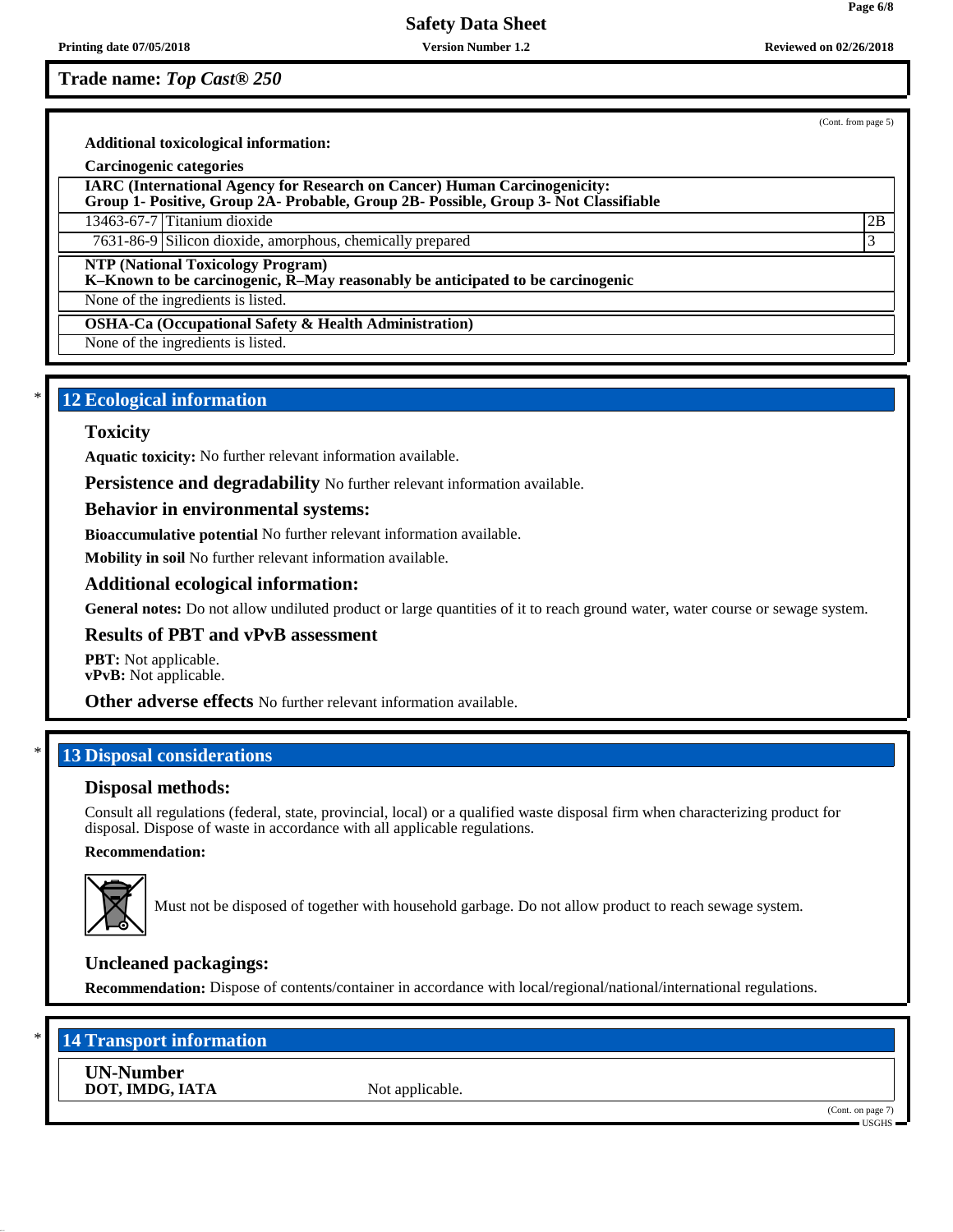**Trade name:** *Top Cast® 250*

|                                                                                                                | (Cont. from page 6)                                                                                      |
|----------------------------------------------------------------------------------------------------------------|----------------------------------------------------------------------------------------------------------|
| UN proper shipping name<br>DOT, IMDG, IATÂ                                                                     | Not applicable.                                                                                          |
| <b>Transport hazard class(es)</b>                                                                              |                                                                                                          |
|                                                                                                                |                                                                                                          |
| DOT, IMDG, IATA<br><b>Class</b>                                                                                | Not applicable.                                                                                          |
| <b>Packing group</b>                                                                                           |                                                                                                          |
| DOT, IMDG, IATA                                                                                                | Not applicable.                                                                                          |
| <b>Environmental hazards:</b>                                                                                  |                                                                                                          |
| <b>Marine pollutant:</b>                                                                                       | N <sub>0</sub>                                                                                           |
| <b>Special precautions for user</b>                                                                            | Not applicable.                                                                                          |
|                                                                                                                | Transport/Additional information: Not classified as a dangerous good for transport by road, rail or air. |
| <b>DOT</b>                                                                                                     |                                                                                                          |
| <b>Remarks:</b>                                                                                                | Not Regulated.                                                                                           |
| <b>UN</b> "Model Regulation":                                                                                  | Not applicable.                                                                                          |
|                                                                                                                |                                                                                                          |
| Section 302/304 (extremely hazardous substances):                                                              |                                                                                                          |
| None of the ingredients is listed.                                                                             |                                                                                                          |
|                                                                                                                | Section 313 Reportable Ingredients (Chemicals present below reporting threshold are exempt):             |
| None of the ingredients is listed.                                                                             |                                                                                                          |
| <b>SARA Section 312/Tier I &amp; II Hazard Categories:</b>                                                     |                                                                                                          |
| Health Hazard - Skin Corrosion or Irritation<br>Health Hazard - Respiratory or Skin Sensitization              |                                                                                                          |
| Health Hazard - Serious eye damage or eye irritation                                                           |                                                                                                          |
| <b>North America Chemical Inventory Status</b>                                                                 |                                                                                                          |
| <b>TSCA (Toxic Substances Control Act - United States):</b>                                                    |                                                                                                          |
| All ingredients are listed or exempt from listing unless otherwise noted below.                                |                                                                                                          |
| <b>CEPA</b> (Canadian DSL):<br>All ingredients are listed or exempt from listing unless otherwise noted below. |                                                                                                          |
|                                                                                                                |                                                                                                          |
| <b>Right to Know Ingredient Disclosure:</b><br>$57-50-1$ Sucrose                                               |                                                                                                          |
| 56-81-5 Glycerol                                                                                               |                                                                                                          |
| 1592-23-0 Calcium distearate                                                                                   |                                                                                                          |
| 68-04-2 Sodium citrate                                                                                         |                                                                                                          |
| 7732-18-5 Water                                                                                                |                                                                                                          |
| California Proposition 65: (Substances < 0.1% unless noted in Section 3)                                       |                                                                                                          |
| <b>Chemicals known to cause cancer:</b>                                                                        |                                                                                                          |
| None of the ingredients is listed.                                                                             |                                                                                                          |
| Chemicals known to cause reproductive toxicity for females:                                                    |                                                                                                          |
| None of the ingredients is listed.                                                                             |                                                                                                          |
| Chemicals known to cause reproductive toxicity for males:                                                      |                                                                                                          |

None of the ingredients is listed.

**Chemicals known to cause developmental toxicity:**

None of the ingredients is listed.

USGHS